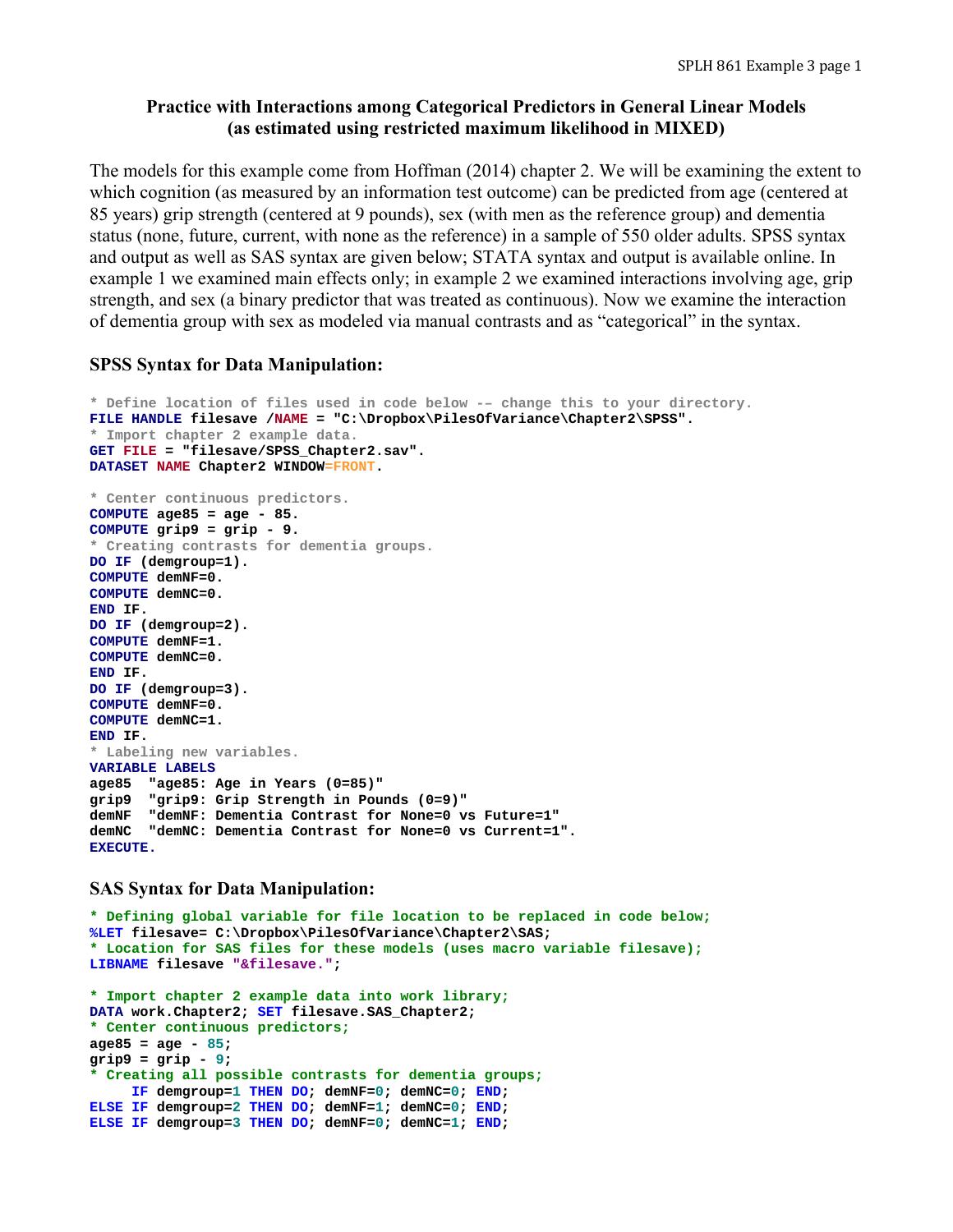```
* Labeling new variables;
LABEL 
age85= "age85: Age in Years (0=85)"
grip9= "grip9: Grip Strength in Pounds (0=9)"
demNF= "demNF: Dementia Contrast for None=0 vs Future=1"
demNC= "demNC: Dementia Contrast for None=0 vs Current=1"; 
RUN;
```
### **STATA Syntax and Data Manipulation:**

```
* Defining global variable for file location to be replaced in code below
global filesave "C:\Dropbox\PilesOfVariance\Chapter2\STATA" 
* Import chapter 2 data into temporary file
use "$filesave\STATA_Chapter2.dta", clear 
* Centering continuous predictors
gen age85 = age - 85 
gen grip9 = grip - 9 
* Creating contrasts for dementia groups
gen demNF=0 
gen demNC=0 
* Demgroup = none 
replace demNF=0 if (demgroup==1) 
replace demNC=0 if (demgroup==1) 
* Demgroup = future 
replace demNF=1 if (demgroup==2) 
replace demNC=0 if (demgroup==2) 
* Demgroup = current
replace demNF=0 if (demgroup==3) 
replace demNC=1 if (demgroup==3) 
* Labeling new variables
label variable age85 "age85: Age in Years (0=85)" 
label variable grip9 "grip9: Grip Strength in Pounds (0=9)" 
label variable demNF "demNF: Dementia Contrast for None=0 vs Future=1" 
label variable demNC "demNC: Dementia Contrast for None=0 vs Current=1"
```
## **Repeated from the end of Example 1:**

### **MIXED Syntax and SPSS/SAS Output for Dementia Model in Equation 2.8**

Cognition  $\beta_0 = \beta_0 + \beta_1 (Age_i - 85) + \beta_2 (Grip_i - 9) + \beta_3 (SexMW_i) + \beta_4 (DemNF_i) + \beta_5 (DemNC_i) + e_i$ 

We can use the model equation to calculate the **dementia group means** for predicted cognition:

Cognition for None  $=$   $\beta_0$ Cognition for Future =  $\beta_0 + \beta_4$ Cognition for Current =  $\beta_0 + \beta_5$ 

We can determine the **differences between the dementia group means** as follows:

None vs. Future = Future – None =  $(\beta_0 + \beta_4) - (\beta_0) = \beta_4$ None vs. Current = Current – None =  $(\beta_0 + \beta_5) - (\beta_0) = \beta_5$ Future vs. Current = Current – Future =  $(\beta_0 + \beta_5) - (\beta_0 + \beta_4) = \beta_5 - \beta_4 = -\beta_4 + \beta_5$ 

**These values are then requested via the SPSS TEST and SAS ESTIMATE statements below…**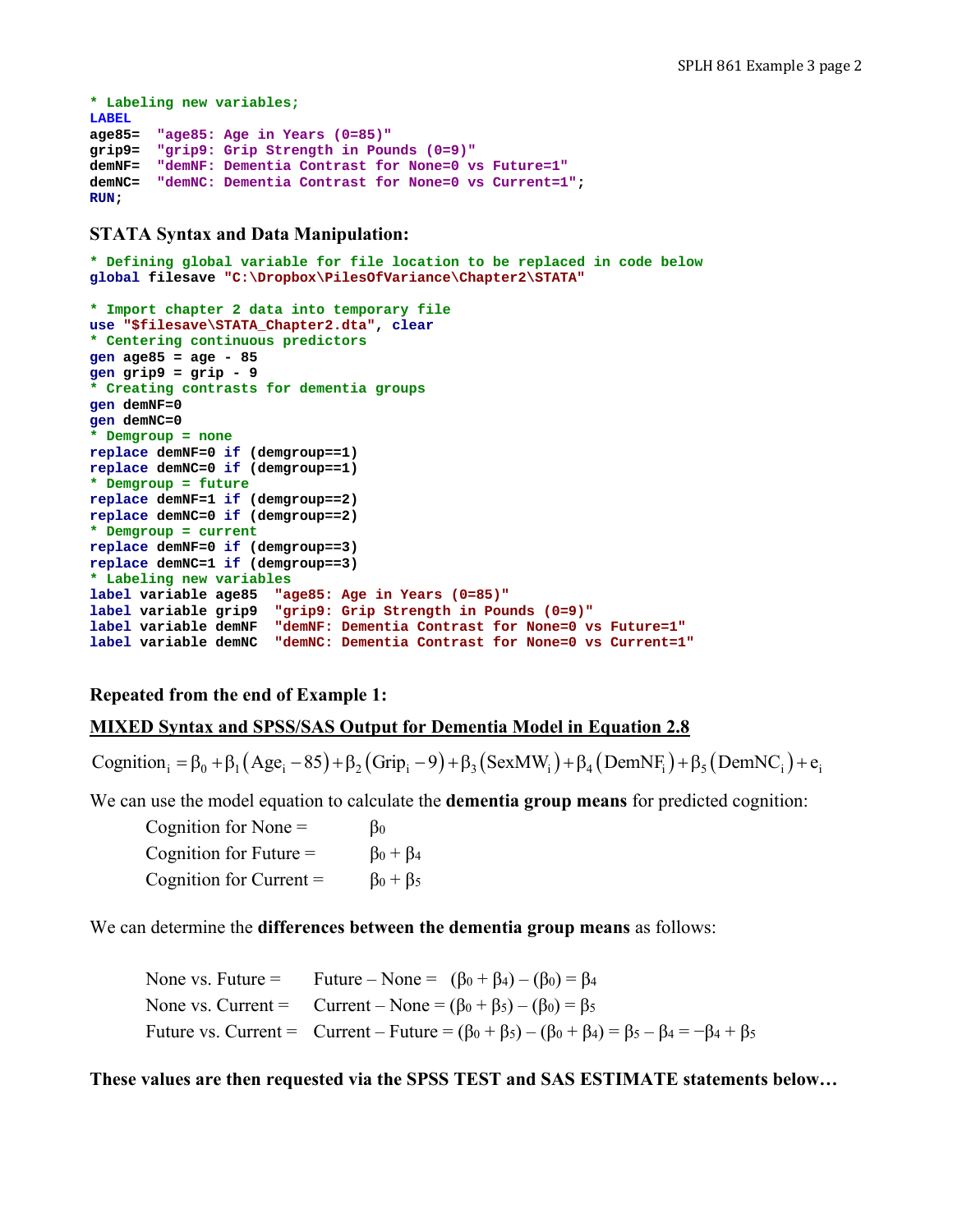MIXED dv BY categorical predictors

#### **SPSS Syntax using manual coding for DemGroup:**

| /METHOD<br>/PRINT | ECHO 'Eq 2.8: Adding Dementia Group'<br>+ ', Using Manual Group Contrasts so Reference=None'.<br>MIXED cognition WITH age85 grip9 sexMW demNF demNC<br>$=$ REML<br>= SOLUTION TESTCOV | WITH continuous predictors<br>$METHOD = REML$ or ML<br>$/PRINT = regression solution$<br>$/FIXED = predictors for means model$ |
|-------------------|---------------------------------------------------------------------------------------------------------------------------------------------------------------------------------------|--------------------------------------------------------------------------------------------------------------------------------|
| /FIXED            | = age85 grip9 sexMW demNF demNC                                                                                                                                                       |                                                                                                                                |
| /TEST<br>/TEST    | = "Model R2 F-Test" age85 1; grip9 1; sexMW 1; demNF 1; demNC 1<br>= "Omnibus F-Test for Dementia Group" demNF 1; demNC 1                                                             |                                                                                                                                |
| /TEST             | = "Intercept for None Group"                                                                                                                                                          | intercept 1 demNF 0 demNC 0                                                                                                    |
| /TEST             | = "Intercept for Future Group"                                                                                                                                                        | intercept 1 demNF 1 demNC 0                                                                                                    |
| /TEST             | = "Intercept for Current Group"                                                                                                                                                       | intercept 1 demNF 0 demNC 1                                                                                                    |
| /TEST             | vs Future Group"<br>= "None                                                                                                                                                           | 1 demNC 0<br>demNF                                                                                                             |
| /TEST             | vs Current Group"<br>= "None                                                                                                                                                          | demNF<br>0 demNC 1                                                                                                             |
| /TEST             | = "Future vs Current Group"                                                                                                                                                           | demNF -1 demNC 1.                                                                                                              |

**SPSS Syntax treating DemGroup as "categorical":**

```
ECHO 'Eq 2.8: Adding Dementia Group' 
      + ', Categorical Predictor for Dementia Group'. 
MIXED cognition BY demgroup WITH age85 grip9 sexMW 
      /METHOD = REML
      /PRINT = SOLUTION TESTCOV 
      /FIXED = age85 grip9 sexMW demgroup 
      /EMMEANS = TABLES (demgroup) COMPARE (demgroup) 
                  WITH (age85=0 grip9=0 sexMW=0). 
                                                             In EMMEANS: TABLES provides 
                                                             means per group, COMPARE provides 
                                                             all pairwise contrasts, and WITH holds 
                                                             the covariates at specified levels
```
**SAS Syntax using manual coding for DemGroup:**

**TITLE1 'Eq 2.8: Adding Dementia Group';** 

 $METHOD = ML$  or REML (default) CLASS = categorical predictors MODEL  $dv = fixed$  effects

```
TITLE2 'Using Manual Group Contrasts so Reference=None'; 
PROC MIXED DATA=work.Chapter2 COVTEST NOCLPRINT NAMELEN=100 IC METHOD=REML; 
      MODEL cognition = age85 grip9 sexMW demNF demNC / CHISQ SOLUTION CL DDFM=BW; 
      ODS OUTPUT CovParms=CovDem; 
      CONTRAST "Model R2 F-Test" age85 1, grip9 1, sexmw 1, demNF 1, demNC 1 / CHISQ; 
      CONTRAST "Omnibus F-Test for Dementia Group" demNF 1, demNC 1 / CHISQ; 
      * Request group means (hold age=85, grip=9, men);
      ESTIMATE "Intercept for None Group" intercept 1 demNF 0 demNC 0 / CL; 
      ESTIMATE "Intercept for Future Group" intercept 1 demNF 1 demNC 0 / CL; 
      ESTIMATE "Intercept for Current Group" intercept 1 demNF 0 demNC 1 / CL; 
      * Request group differences;
      ESTIMATE "None vs. Future Group" demNF 1 demNC 0 / CL; 
      ESTIMATE "None vs. Current Group" demNF 0 demNC 1 / CL; 
      ESTIMATE "Future vs. Current Group" demNF -1 demNC 1 / CL; 
RUN; TITLE1; TITLE2; 
SAS Syntax treating DemGroup as "categorical":
                                                       In LSMEANS: list effect to get means 
                                                       per group, DIFF=ALL provides all 
                                                       pairwise contrasts, and AT holds the
```
#### **TITLE1 'Eq 2.8: Adding Dementia Group'; TITLE2 'Categorical Predictor for Dementia Group'; PROC MIXED DATA=work.Chapter2 COVTEST NOCLPRINT NAMELEN=100 IC METHOD=REML; CLASS demgroup; MODEL cognition = age85 grip9 sexMW demgroup / SOLUTION CL DDFM=BW;**  covariates at specified levels

```
 LSMEANS demgroup / DIFF=ALL CL AT(age85 grip9 sexMW) = (0 0 0); 
RUN; TITLE1; TITLE2;
```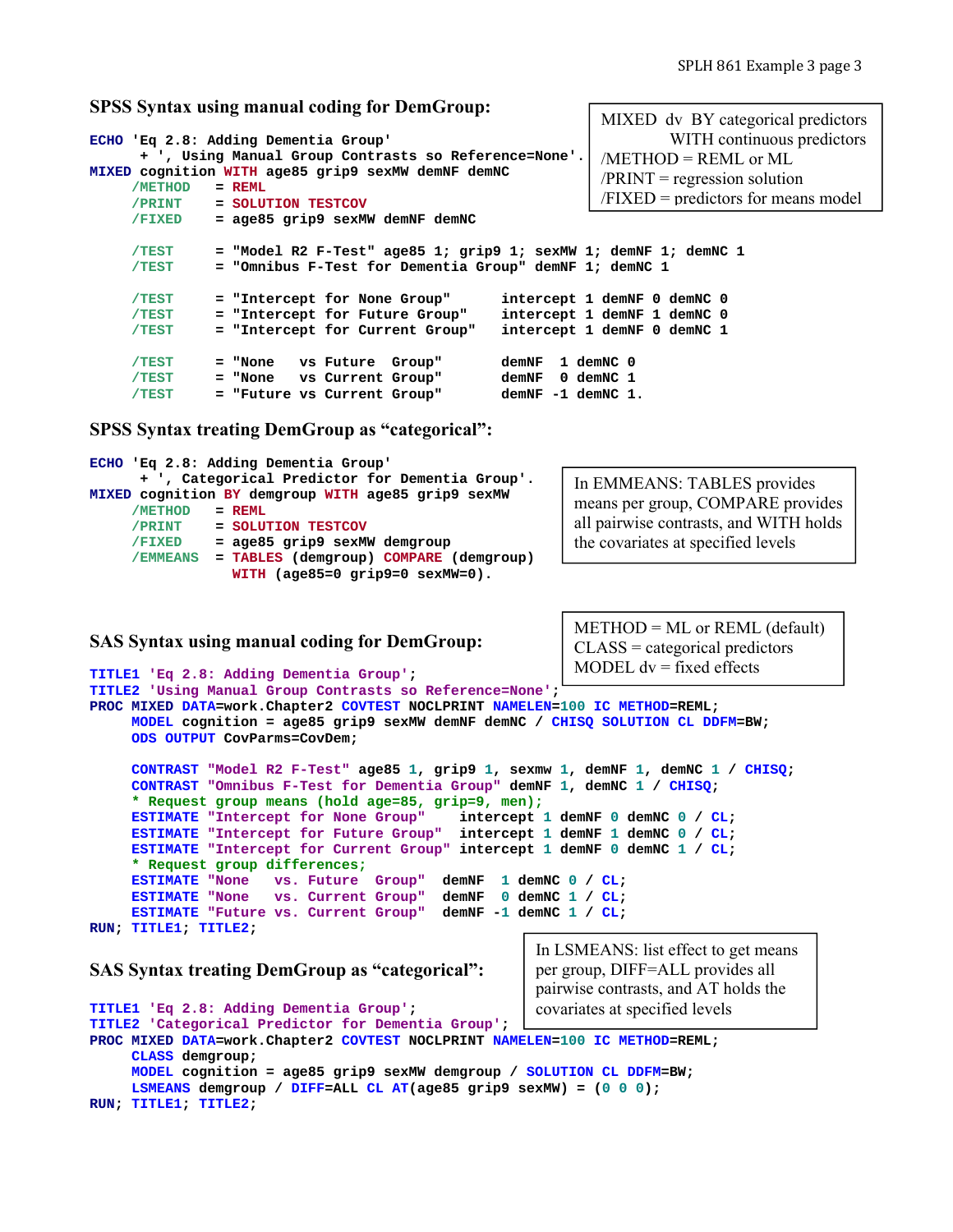#### **STATA Syntax using manual coding for DemGroup:**

```
display as result "Eq 2.8: Adding Dementia Group" 
display as result "Using Manual Group Contrasts so Reference=None" 
mixed cognition c.age85 c.grip9 c.sexmw c.demNF c.demNC, /// 
                 || caseid: , noconstant variance reml, 
       test (c.age85=0) (c.grip9=0) (c.sexmw=0) (c.demNF=0) (c.demNC=0) // Model R2 Chi2Test 
       test (c.demNF=0) (c.demNC=0) // Omnibus Chi2Test for Dementia Group 
       lincom _cons*1 + c.demNF*0 + c.demNC*0 // Intercept for None Group
       lincom _cons*1 + c.demNF*1 + c.demNC*0 // Intercept for Future Group
       lincom _cons*1 + c.demNF*0 + c.demNC*1 // Intercept for Current Group 
       lincom c.demNF*1 + c.demNC*0 // None vs Future Group 
       lincom c.demNF*0 + c.demNC*1 // None vs Current Group
       lincom c.demNF*-1 + c.demNC*1 // Future vs Current Group 
STATA Syntax treating DemGroup as "categorical":
display as result "Eq 2.8: Adding Dementia Group" 
display as result "Categorical Predictor for Dementia Group" 
mixed cognition c.age85 c.grip9 c.sexmw i.demgroup, ///
          || caseid: , noconstant variance reml, 
                                                                     DV = outcome, random part
                                                                     after || Level 2 ID is caseID, 
                                                                     random intercept by default, 
                                                                     so noconstant removes it, 
                                                                     variance = Print variances 
                                                                     instead of SD
```
 **contrast i.demgroup, // Omnibus Chi2Test for Dementia Group margins i.demgroup, at(c.age85=0 c.grip9=0 c.sexmw=0) // Get means per group margins i.demgroup, pwcompare(pveffects), // Pairwise group comparisons**

**SPSS Output (−2LL and other fit statistics, residual variance, and R2 are same across models):** 

| Information Criteria <sup>a</sup>           |          |  |  |  |  |  |  |
|---------------------------------------------|----------|--|--|--|--|--|--|
| -2 Restricted Log Likelihood                | 4016.269 |  |  |  |  |  |  |
| <b>Akaike's Information Criterion (AIC)</b> | 4018.269 |  |  |  |  |  |  |
| Hurvich and Tsai's Criterion (AICC)         | 4018.276 |  |  |  |  |  |  |
| <b>Bozdogan's Criterion (CAIC)</b>          | 4023.568 |  |  |  |  |  |  |
| <b>Schwarz's Bayesian Criterion (BIC)</b>   | 4022.568 |  |  |  |  |  |  |

#### **Estimates of Covariance Parametersa**

|                  |                 |                   |        |      | 95% Confidence Interval |                    |
|------------------|-----------------|-------------------|--------|------|-------------------------|--------------------|
| <b>Parameter</b> | <b>Estimate</b> | <b>Std. Error</b> | Wald Z | Sia. | <b>Lower Bound</b>      | <b>Upper Bound</b> |
| <b>Residual</b>  | 88.070880       | 5.340082          | 16.492 | .000 | 78.202505               | 99.184546          |

### **From SAS:**

R2 (% Reduction) Overall and for CovSex vs. CovDem

|          |          |          |        |        |              | R2 from  |
|----------|----------|----------|--------|--------|--------------|----------|
| Name     | CovParm  | Fstimate | StdFrr | ZValue | Prob7        | Base     |
| CovEmpty | Residual | 120.76   | 7.2887 | 16.57  | $\leq$ .0001 | -0.00000 |
| CovDem   | Residual | 88.0709  | 5.3401 | 16.49  | $\leq$ .0001 | 0.27069  |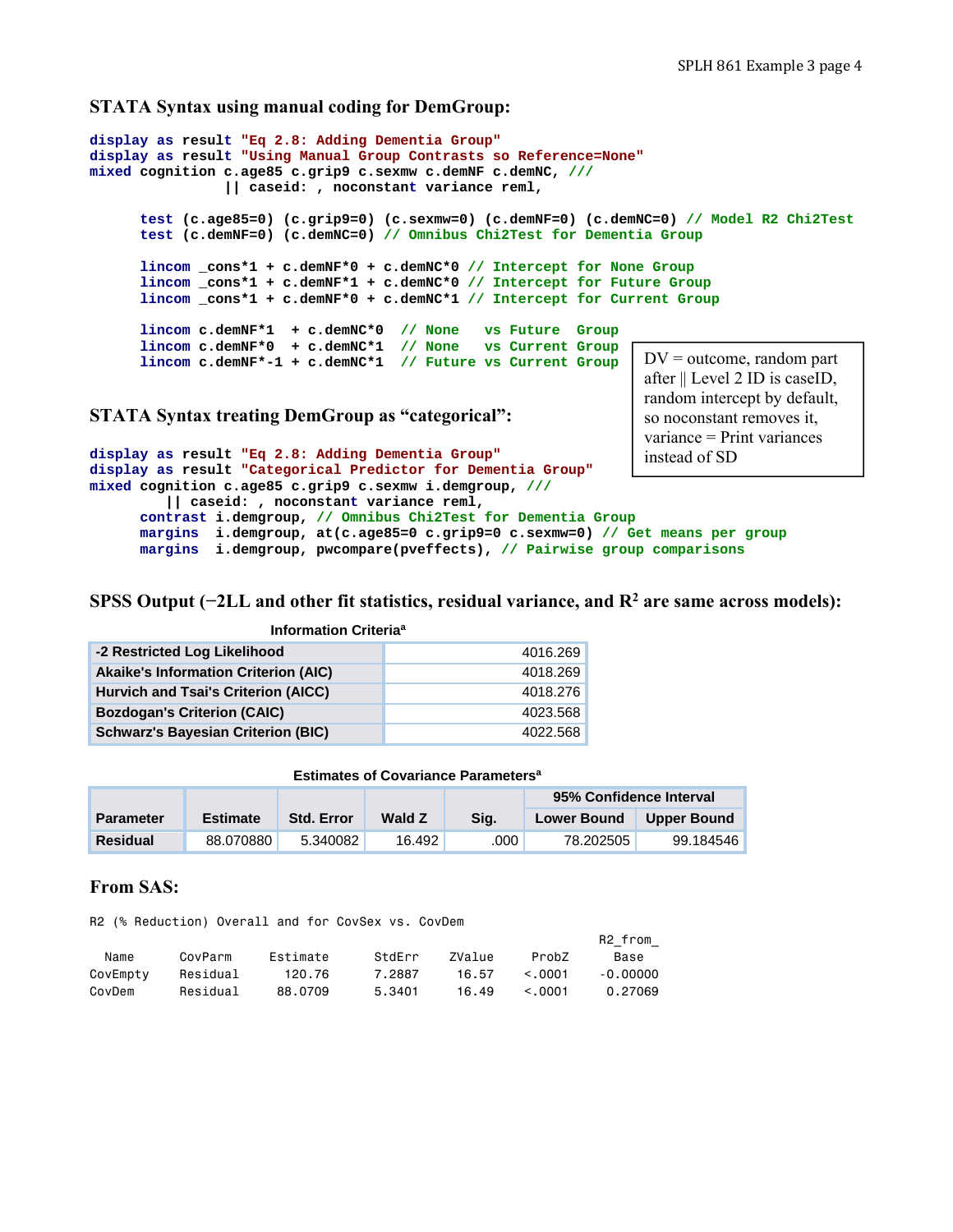|                  | Estimates of Fixed Effects from manual coding of demgroup |                   |         |           |      |                         |                    |  |  |  |  |  |  |
|------------------|-----------------------------------------------------------|-------------------|---------|-----------|------|-------------------------|--------------------|--|--|--|--|--|--|
|                  |                                                           |                   |         |           |      | 95% Confidence Interval |                    |  |  |  |  |  |  |
| <b>Parameter</b> | <b>Estimate</b>                                           | <b>Std. Error</b> | df      |           | Sig. | <b>Lower Bound</b>      | <b>Upper Bound</b> |  |  |  |  |  |  |
| Intercept        | 29.264325                                                 | .698508           | 544     | 41.895    | .000 | 27.892222               | 30.636428          |  |  |  |  |  |  |
| age85            | $-405734$                                                 | .118897           | 544     | $-3.412$  | .001 | $-639288$               | $-172180$          |  |  |  |  |  |  |
| grip9            | .604226                                                   | .149776           | 544.000 | 4.034     | .000 | .310016                 | .898435            |  |  |  |  |  |  |
| sexMW            | $-3.657374$                                               | .891433           | 544     | $-4.103$  | .000 | $-5.408446$             | $-1.906303$        |  |  |  |  |  |  |
| demNF            | $-5.721971$                                               | 1.019078          | 544     | $-5.615$  | .000 | -7.723782               | $-3.720160$        |  |  |  |  |  |  |
| <b>demNC</b>     | $-16.479813$                                              | 1.522754          | 544     | $-10.822$ | .000 | $-19.471010$            | $-13.488616$       |  |  |  |  |  |  |

# **From SPSS using Manual Coding:**

**Estimates of Fixed Effects from manual coding of demgroup**

**Interpret β4 for demNF:** 

## **Interpret β5 for demNC:**

## **From SAS using Manual Coding (SPSS version is in all separate tables):**  *Terms NOT given by the model are in BOLD*

|       |                             |            |          | Estimates |          |         |            |            |
|-------|-----------------------------|------------|----------|-----------|----------|---------|------------|------------|
|       |                             |            | Standard |           |          |         |            |            |
| Label |                             | Estimate   | Error    | DF        | t Value  | Pr >  t | Lower      | Upper      |
|       | Intercept for None Group    | 29.2643    | 0.6985   | 544       | 41.90    | < 0.001 | 27,8922    | 30,6364    |
|       | Intercept for Future Group  | 23.5424    | 1.0785   | 544       | 21.83    | < .0001 | 21,4238    | 25,6609    |
|       | Intercept for Current Group | 12.7845    | 1.5302   | 544       | 8.35     | < .0001 | 9.7787     | 15.7903    |
| None  | vs. Future Group            | $-5.7220$  | 1.0191   | 544       | $-5.61$  | < 0.001 | $-7.7238$  | $-3.7202$  |
| None  | vs. Current Group           | $-16,4798$ | 1,5228   | 544       | $-10.82$ | < 0.001 | $-19.4710$ | $-13,4886$ |
|       | Future vs. Current Group    | $-10.7578$ | 1.7080   | 544       | -6.30    | < .0001 | $-14.1128$ | $-7.4028$  |

**\_\_\_\_\_\_\_\_\_\_\_\_\_\_\_\_\_\_\_\_\_\_\_\_\_\_\_\_\_\_\_\_\_\_\_\_\_\_\_\_\_\_\_\_\_\_\_\_\_\_\_\_\_\_\_\_\_\_\_\_\_\_\_\_\_\_\_\_\_\_\_\_\_\_\_\_\_\_\_\_\_\_** 

| Test of Contrasts <sup>a</sup>                   |  |     |        |     |  |  |  |  |  |  |  |
|--------------------------------------------------|--|-----|--------|-----|--|--|--|--|--|--|--|
| Denominator df<br>Numerator df<br>Source<br>Sia. |  |     |        |     |  |  |  |  |  |  |  |
| <b>Model R2 F-Test</b>                           |  | 544 | 41.753 | 000 |  |  |  |  |  |  |  |

| <b>Source</b>                            | Numerator df | Denominator df |            |      |
|------------------------------------------|--------------|----------------|------------|------|
| <b>Omnibus F-Test for Dementia Group</b> |              |                | 544 67.056 | .000 |

## **From SPSS, now treating DemGroup as "categorical":**

| Type III Tests of Fixed Effects <sup>a</sup> |              |                          |         |      |  |  |  |  |  |  |  |
|----------------------------------------------|--------------|--------------------------|---------|------|--|--|--|--|--|--|--|
| <b>Source</b>                                | Numerator df | <b>Denominator</b><br>df | F       | Sig. |  |  |  |  |  |  |  |
| Intercept                                    |              | 544                      | 754.313 | .000 |  |  |  |  |  |  |  |
| age85                                        | 1            | 544                      | 11.645  | .001 |  |  |  |  |  |  |  |
| grip9                                        | 1            | 544                      | 16.275  | .000 |  |  |  |  |  |  |  |
| sexMW                                        | 1            | 544                      | 16.833  | .000 |  |  |  |  |  |  |  |
| demgroup                                     | 2            | 544                      | 67.056  | .000 |  |  |  |  |  |  |  |

The multivariate Wald test (df=2) for whether **β4 for demNF=0 and β5 for demNC=0** requested in the manual group contrasts model above is given by default below by treating demgroup as "categorical"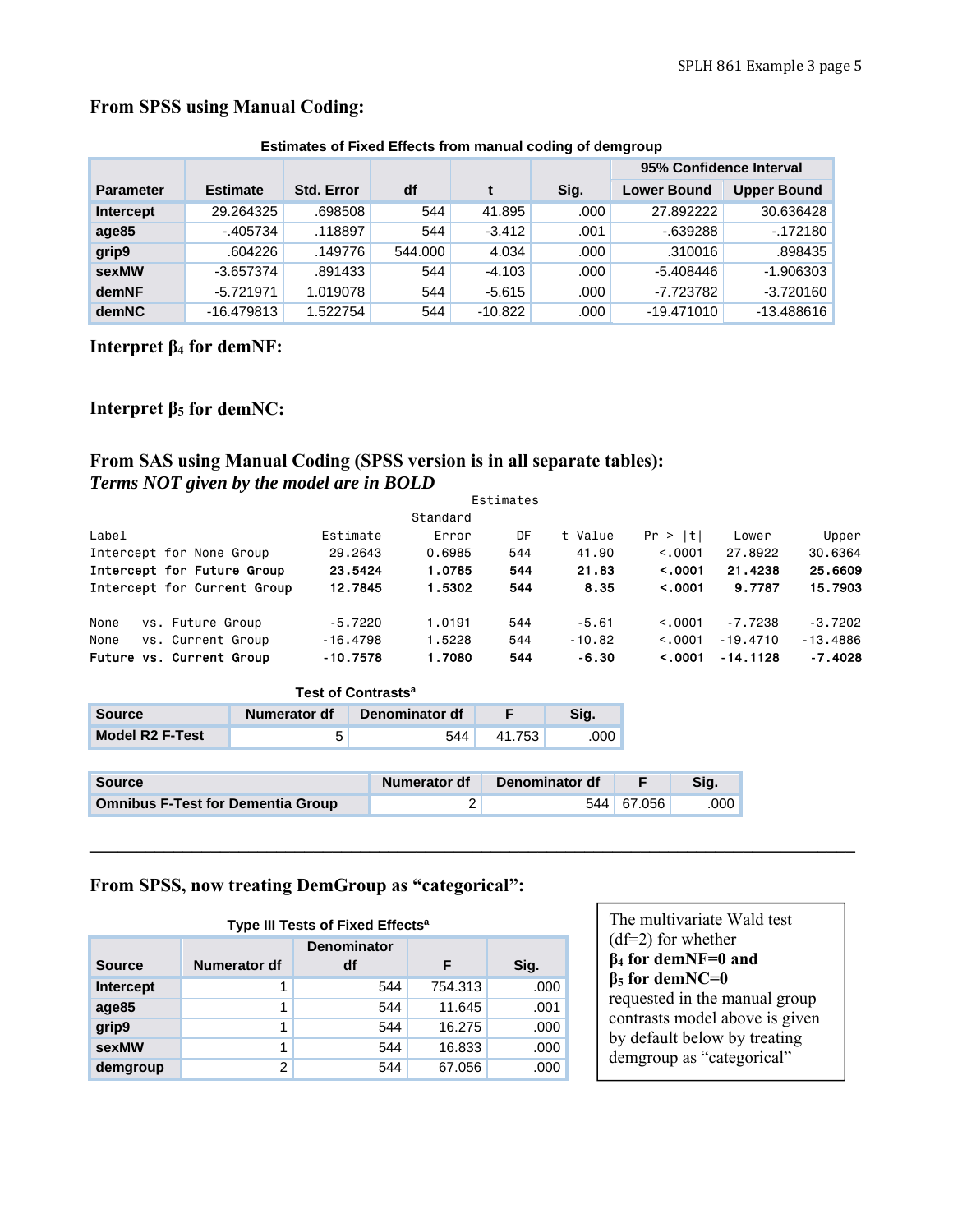## **Note the change below in who is the dementia reference group once demgroup is "categorical":**

|                  |                 |                   |         |          |      | 95% Confidence Interval |                    |
|------------------|-----------------|-------------------|---------|----------|------|-------------------------|--------------------|
| <b>Parameter</b> | <b>Estimate</b> | <b>Std. Error</b> | df      |          | Sig. | <b>Lower Bound</b>      | <b>Upper Bound</b> |
| <b>Intercept</b> | 12.784512       | 1.530193          | 544.000 | 8.355    | .000 | 9.778701                | 15.790323          |
| age85            | $-405734$       | .118897           | 544     | $-3.412$ | .001 | $-639288$               | $-172180$          |
| grip9            | .604226         | .149776           | 544     | 4.034    | .000 | .310016                 | .898435            |
| sexMW            | $-3.657374$     | .891433           | 544     | $-4.103$ | .000 | $-5.408446$             | $-1.906303$        |
| [demgroup=1]     | 16.479813       | 1.522754          | 544.000 | 10.822   | .000 | 13.488616               | 19.471010          |
| [demgroup=2]     | 10.757842       | 1.707957          | 544     | 6.299    | .000 | 7.402844                | 14.112841          |
| [demgroup=3]     | 0 <sub>p</sub>  | 0                 |         |          |      |                         |                    |

**Estimates of Fixed Effectsa for "categorical" demgroup**

b. This parameter is set to zero because it is redundant.

## **From EMMEANS:**

| <b>Estimates<sup>a</sup></b> |                     |                   |         |                         |                    |  |  |  |  |  |  |
|------------------------------|---------------------|-------------------|---------|-------------------------|--------------------|--|--|--|--|--|--|
| demgroup: Dementia           |                     |                   |         | 95% Confidence Interval |                    |  |  |  |  |  |  |
| Diagnosis (1=None,           |                     |                   |         |                         |                    |  |  |  |  |  |  |
| 2=Future, 3=Current)         | <b>Mean</b>         | <b>Std. Error</b> | df      | <b>Lower Bound</b>      | <b>Upper Bound</b> |  |  |  |  |  |  |
| $\mathbf{1}$                 | 29.264 <sup>b</sup> | .699              | 544.000 | 27.892                  | 30.636             |  |  |  |  |  |  |
| $\overline{2}$               | 23.542 <sup>b</sup> | 1.079             | 544     | 21.424                  | 25.661             |  |  |  |  |  |  |
| 3                            | $12.785^{b}$        | 1.530             | 544.000 | 9.779                   | 15.790             |  |  |  |  |  |  |

b. Covariates appearing in the model are evaluated at the following values: age85: Age in Years (0=85)

 $= .00$ , grip9: Grip Strength in Pounds  $(0=9) = .00$ , sexMW: Sex  $(0=Men, 1=Women) = 0$ .

|                                            |                                            | Pairwise Comparisons <sup>a</sup> |       |         |                  |                                                        |              |
|--------------------------------------------|--------------------------------------------|-----------------------------------|-------|---------|------------------|--------------------------------------------------------|--------------|
| (I) demgroup:<br><b>Dementia Diagnosis</b> | (J) demgroup:<br><b>Dementia Diagnosis</b> | <b>Mean</b>                       |       |         |                  | 95% Confidence Interval<br>for Difference <sup>c</sup> |              |
| (1=None, 2=Future,                         | (1=None, 2=Future,                         | <b>Difference</b>                 | Std.  |         |                  | Lower                                                  | <b>Upper</b> |
| 3=Current)                                 | 3=Current)                                 | $(I-J)$                           | Error | df      | Sig <sub>c</sub> | <b>Bound</b>                                           | <b>Bound</b> |
| 1                                          | $\mathbf{2}$                               | $5.722$ <sup>*</sup>              | 1.019 | 544     | .000             | 3.720                                                  | 7.724        |
|                                            | 3                                          | $16.480^*$                        | 1.523 | 544.000 | .000             | 13.489                                                 | 19.471       |
| $\overline{2}$                             |                                            | $-5.722$ <sup>*</sup>             | 1.019 | 544     | .000             | $-7.724$                                               | $-3.720$     |
|                                            | 3                                          | $10.758^*$                        | 1.708 | 544     | .000             | 7.403                                                  | 14.113       |
| 3                                          | 1                                          | $-16.480^{\circ}$                 | 1.523 | 544.000 | .000             | $-19.471$                                              | $-13.489$    |
|                                            | $\mathbf{2}$                               | $-10.758$ <sup>*</sup>            | 1.708 | 544     | .000             | $-14.113$                                              | $-7.403$     |

Based on estimated marginal means

\*. The mean difference is significant at the .05 level.

c. Adjustment for multiple comparisons: Least Significant Difference (equivalent to no adjustments).

**Renouncing ANOVA dogma:** You can ask the programs to apply Type I error correction to pairwise follow-ups if desired, although I personally don't believe they should have any special status relative to any other default-provided *p*-values because all group comparisons are already provided by the model.

In addition, it is possible to have significant pairwise group comparisons even if the "omnibus" test is not significant because it is evaluated per df. So if one group is very different than all the others, then the average effect per df may not be different than 0 (but you'd be missing the real story by only examining the "omnibus" result). So I do not think the omnibus F-test should be the gate-keeper to examining group comparisons. But just remember, for every 20 *p*-values, one is significant by chance!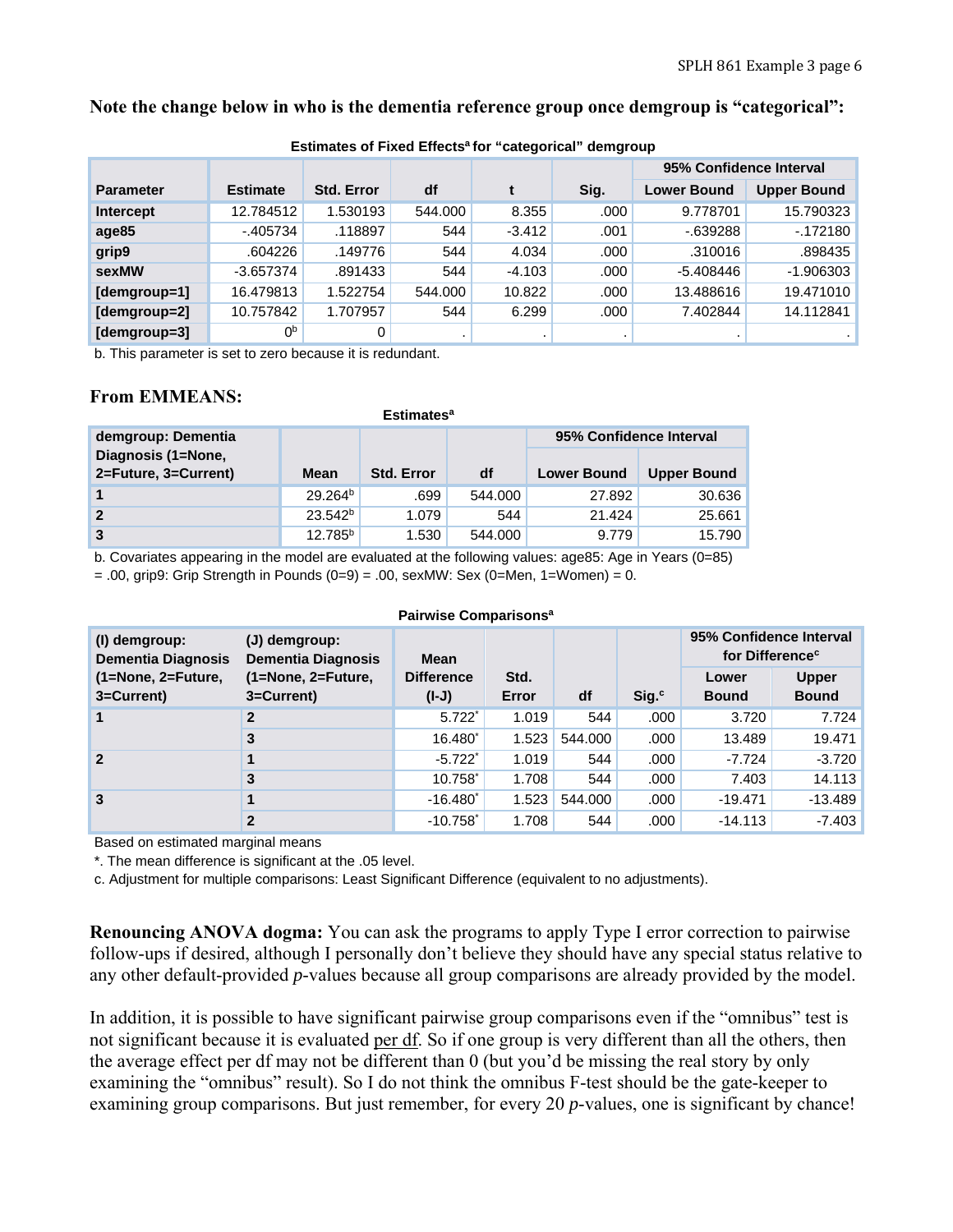# **MIXED Syntax and Output for Equation 2.16, adding interactions of age85\*grip9 and sex by dementia group, in which sex and dementia group are both "categorical":**

Cognition<sub>i</sub> =  $\beta_0$  +  $\beta_1$  (Age<sub>i</sub> - 85) +  $\beta_2$  (Grip<sub>i</sub> - 9) +  $\beta_3$  (SexMW<sub>i</sub>) +  $\beta_4$  (DemNF<sub>i</sub>) +  $\beta_5$  (DemNC<sub>i</sub>)  $+\beta_6 (\text{Age}_i - 85)(\text{Grip}_i - 9) + \beta_7 (\text{SexMW}_i)(\text{DemNF}_i) + \beta_8 (\text{SexMW}_i)(\text{DemNC}_i) + e_i$ 

## **SPSS Output:**

| Information Criteria <sup>a</sup>           |          |                                            |
|---------------------------------------------|----------|--------------------------------------------|
| -2 Restricted Log Likelihood                | 3997.408 | The first and second EMMEANS request       |
| <b>Akaike's Information Criterion (AIC)</b> | 3999.408 | marginal means and main effects            |
| Hurvich and Tsai's Criterion (AICC)         | 3999.415 | comparisons (what above output refers to). |
| <b>Bozdogan's Criterion (CAIC)</b>          | 4004.701 | The third and fourth EMMEANS request cell  |
| <b>Schwarz's Bayesian Criterion (BIC)</b>   | 4003.701 | means and simple effects (more useful).    |

**Estimates of Covariance Parametersa**

|                  |                 |                   |               |      | 95% Confidence Interval |             |
|------------------|-----------------|-------------------|---------------|------|-------------------------|-------------|
| <b>Parameter</b> | <b>Estimate</b> | <b>Std. Error</b> | <b>Wald Z</b> | Sia. | <b>Lower Bound</b>      | Upper Bound |
| <b>Residual</b>  | 85.972415       | 5227277           | 16.447        | .000 | 76.314059               | 96.853140   |

| Dementia<br>Group    | Men   | Women | Marginal<br>Mean |
|----------------------|-------|-------|------------------|
| None                 | 29.07 | 26.20 | 27.63            |
| Future               | 23.01 | 20.30 | 21.66            |
| Current              | 17.10 | 6.35  | 11.72            |
|                      |       |       |                  |
| <b>Marginal Mean</b> | 23.03 | 17.62 |                  |

We will use this table of estimated cell and marginal means to understand what the ANOVA F-tests provided by default tell us (and why they are basically useless given a significant interaction).

## **Default Output (printed from SAS):**

|                |     |     | Type 3 Tests of Fixed Effects |       |                   |              |                                 |
|----------------|-----|-----|-------------------------------|-------|-------------------|--------------|---------------------------------|
|                | Num | Den | Chi-                          | F     | Pr >              | Pr >         |                                 |
| Effect         | DF  | DF  | Square                        | Value | ChiSa             | F            |                                 |
| age85          | 1   | 541 | 7.80                          | 7.80  | 0.0052            | 0.0054       | is simple: just Wald t^2        |
| grip9          | 1.  | 541 | 17.41                         | 17.41 | < 0.001           | < 0.001      | is simple: just Wald t^2        |
| sexMW          | 1.  | 541 | 19.45                         |       | $19.45$ <.0001    | < 0.001      | is marginal: 23.03=17.62?       |
| demgroup       | 2   | 541 | 129.24                        |       | $64.62 \div 0001$ | $\leq 0.001$ | is marginal: 27.63=21.66=11.72? |
| age85*grip9    |     | 541 | 9.16                          | 9.16  | 0.0025            | 0.0026       | is just Wald t^2                |
| sexMW*demgroup | 2   | 541 | 6.98                          | 3.49  | 0.0304            | 0.0311       | is difference of differences=0? |

So what we know so far is that the effect of sex differs somehow by dementia group (but not whether there is an effect of sex within each dementia group) OR that the effect of dementia differs somehow by sex (but not whether there is an effect of dementia per sex). Super helpful, huh?

To find out the differences within condition (simple effects), some people may turn to separate models (e.g., select only men, then examine the effect of dementia group). However, that model will have a different residual variance, and thus the test may not be the same as it would be when done correctly in a full model. So let's see how to ask for all the relevant simple effects instead…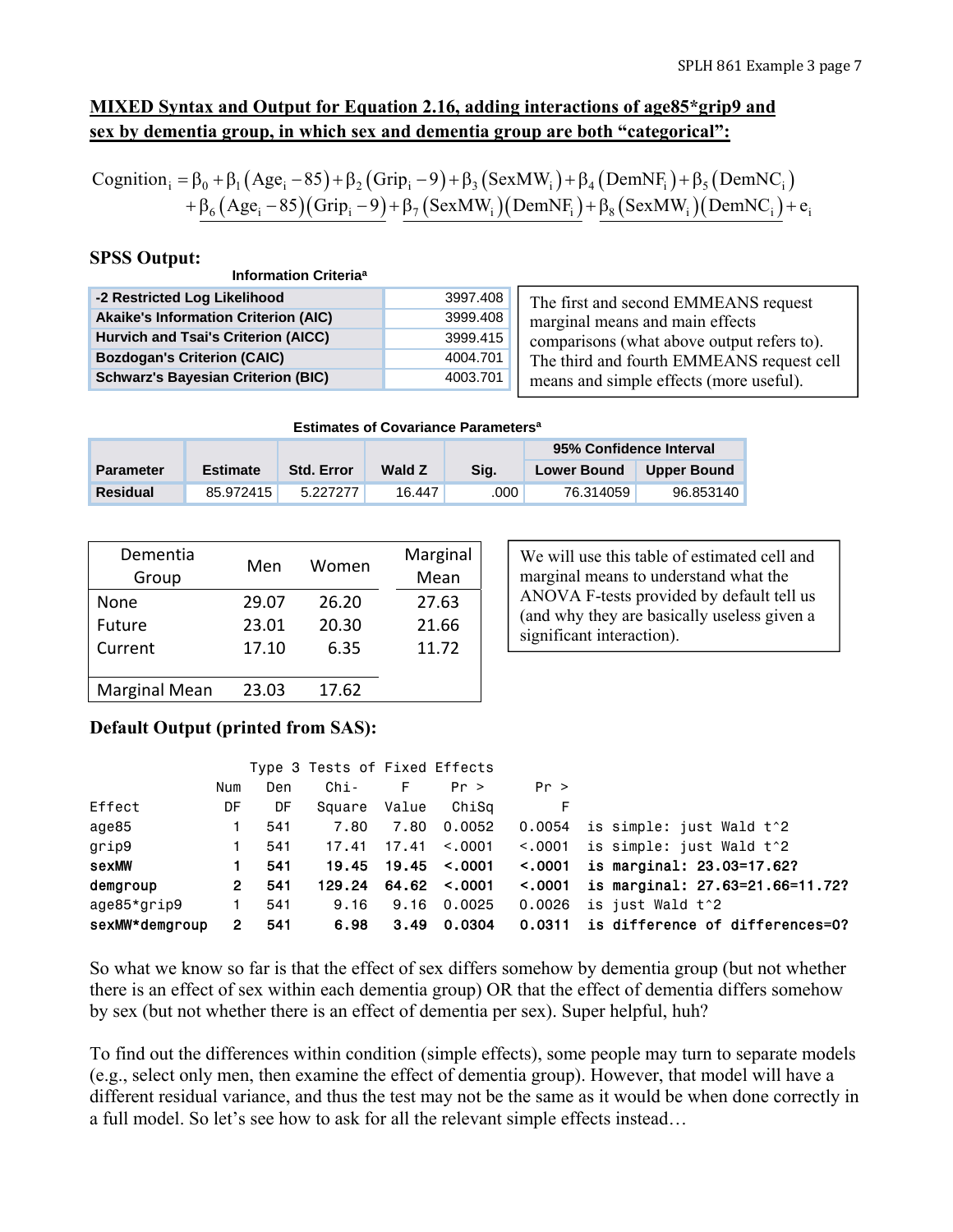## **SPSS Syntax treating SexMW and DemGroup as "categorical":**

```
ECHO 'Eq 2.16: Adding Sex by Dementia Interaction' 
      + ', Categorical Sex and Dementia'. 
MIXED cognition BY sexMW demgroup WITH age85 grip9 
     /METHOD = REML
     /PRINT = SOLUTION TESTCOV 
     /FIXED = age85 grip9 sexMW demgroup age85*grip9 sexMW*demgroup
```
These EMMEANS request marginal means and main effects comparisons (what above F-tests refer to).

```
/EMMEANS = TABLES (sexMW) COMPARE (sexMW) WITH (age85=0 grip9=0) 
/EMMEANS = TABLES (demgroup) COMPARE (demgroup) WITH (age85=0 grip9=0)
```
These EMMEANS request cell means and simple effects thereof (more useful).

```
/EMMEANS = TABLES (sexMW*demgroup) COMPARE (demgroup) WITH (age85=0 grip9=0) 
/EMMEANS = TABLES (sexMW*demgroup) COMPARE (sexMW) WITH (age85=0 grip9=0)
```
These TESTS request contrasts of simple effects (to say where the interaction actually is. The order of the values corresponds to the order on the BY statement: **MN MF MC WN WF WC**

The TESTS within each pair are equivalent (two interpretations of same two-way interaction of 4 cells). Note that in each, the direction of the contract across cells is flipped in one group relative to the other.

|  | /TEST= "A: Sex Effect differ btw None and Future?"<br>/TEST= "A: None-Future Effect differ by Sex?"                                    | $sexMW*demgroup -1 1 0 1 -1 0$<br>$sexMW*demgroup -1 1 0 1 -1 0$ |  |  |  |
|--|----------------------------------------------------------------------------------------------------------------------------------------|------------------------------------------------------------------|--|--|--|
|  | /TEST= "B: Sex Effect differ btw None and Current?"<br>/TEST= "B: None-Current Effect differ by Sex?"                                  | $sexMW*demgroup -1 0 1 1 0 -1$<br>sexMW*demgroup -1 0 1 1 0 -1   |  |  |  |
|  | /TEST= "C: Sex Effect differ btw Future and Current?" sexMW*demgroup 0 -1 1 0 1 -1<br>/TEST= "C: Future-Current Effect differ by Sex?" | $sexMW*demgroup 0 -1 1 0 1 -1.$                                  |  |  |  |

| DemGroup                   | Men         | Women     | Sex<br><b>Difference</b>           |      |
|----------------------------|-------------|-----------|------------------------------------|------|
| None                       | (1) 29.07   | (4) 26.20 | 2.87                               |      |
| Future                     | (2) 23.01   | (5) 20.30 | 2.71                               |      |
| Current                    | $(3)$ 17.10 | 6.35<br>6 | 10.75                              |      |
|                            |             |           | Difference of<br><b>Difference</b> | TEST |
| None-Future Diff           | 6.06        | 5.90      | 0.16                               | A    |
| None-Current Diff          | 11.97       | 19.85     | $-7.88$                            | B    |
| <b>Future-Current Diff</b> | 5.91        | 13.95     | $-8.04$                            |      |

#### **SAS Syntax treating SexMW and DemGroup as "categorical":**

```
TITLE1 'Eq 2.16: Adding Sex by Dementia Interaction'; 
TITLE2 'Categorical Sex and Dementia'; 
PROC MIXED DATA=work.Chapter2 COVTEST NOCLPRINT NAMELEN=100 IC METHOD=REML; 
      CLASS sexMW demgroup; 
      MODEL cognition = age85 grip9 sexMW demgroup age85*grip9 sexMW*demgroup 
                           / CHISQ SOLUTION CL DDFM=BW;
```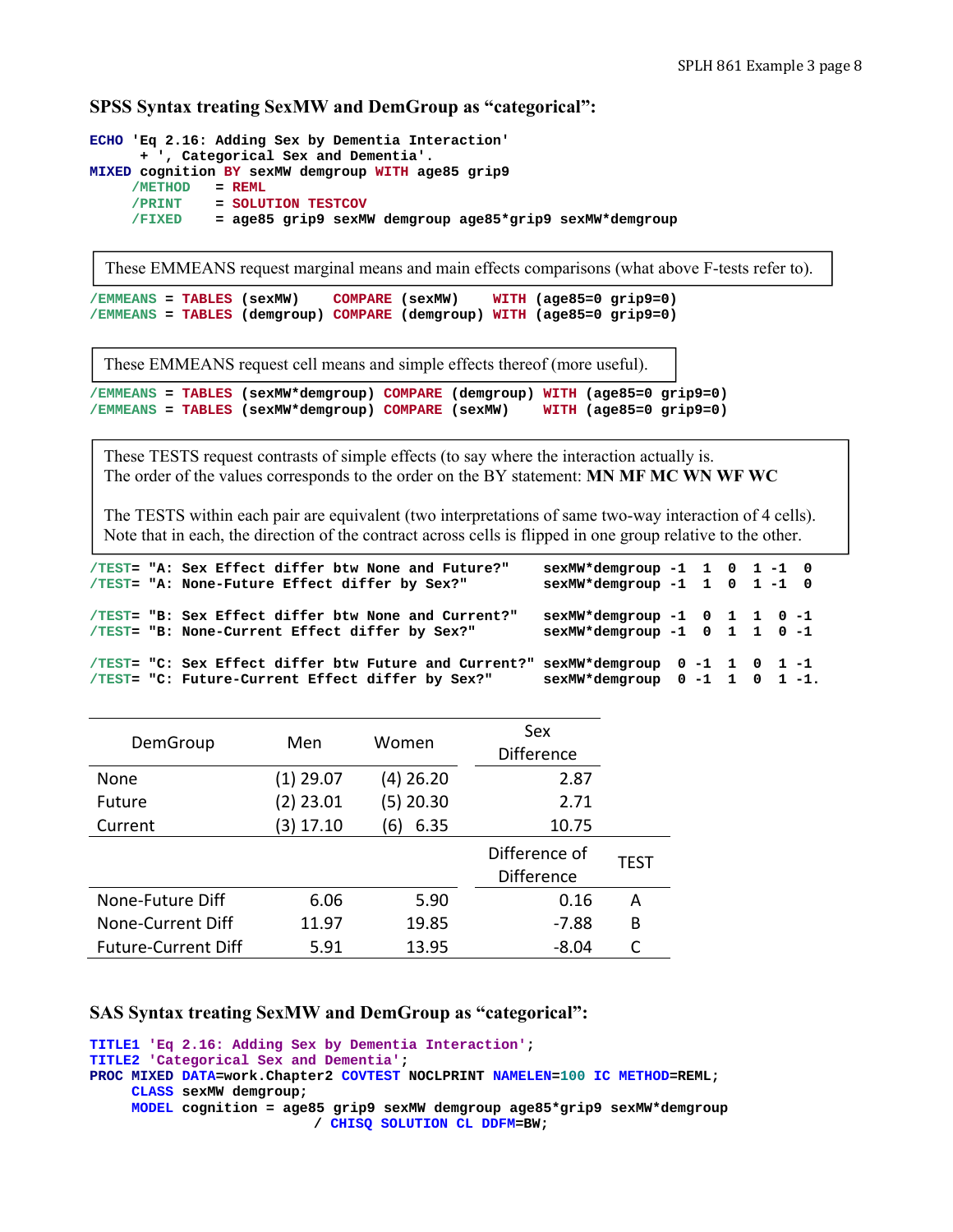The first two LSMEANS request marginal means and main effects comparisons (what above F-tests refer to). The third LSMEANS gives cell means and simple effects thereof (where  $SLICE = "per"$ )

```
LSMEANS sexMW / DIFF=ALL CL AT(age85 grip9) = (0 0); 
LSMEANS demgroup / DIFF=ALL CL AT(age85 grip9) = (0 0); 
LSMEANS sexMW*demgroup / SLICE=demgroup SLICE=sexMW DIFF=ALL CL AT(age85 grip9) = (0 0); 
* Order by CLASS statement: MN MF MC WN WF WC –- use /E to check;
CONTRAST "A: Sex Effect differ btw None and Future?" sexMW*demgroup -1 1 0 1 -1 0;<br>
CONTRAST "A: None-Future Effect differ by Sex?" sexMW*demgroup -1 1 0 1 -1 0;
CONTRAST "A: None-Future Effect differ by Sex?" sexMW*demgroup -1 1 0 1 -1 0;<br>CONTRAST "B: Sex Effect differ btw None and Current?" sexMW*demgroup -1 0 1 1 0 -1;
CONTRAST "B: Sex Effect differ btw None and Current?" sexMW*demgroup -1 0 1 1 0 -1;<br>
CONTRAST "B: None-Current Effect differ by Sex?" sexMW*demgroup -1 0 1 1 0 -1;
CONTRAST "B: None-Current Effect differ by Sex?"
CONTRAST "C: Sex Effect differ btw Future and Current?" sexMW*demgroup 0 -1 1 0 1 -1; <br>CONTRAST "C: Future-Current Effect differ by Sex?" sexMW*demgroup 0 -1 1 0 1 -1;
CONTRAST "C: Future-Current Effect differ by Sex?"
RUN; TITLE1; TITLE2;
```
**STATA Syntax treating SexMW and DemGroup as "categorical":** 

```
display as result "Eq 2.16: Adding Sex by Dementia Interaction" 
display as result "Categorical Sex and Dementia" 
mixed cognition c.age85 c.grip9 i.sexmw i.demgroup ///
                c.age85#c.grip9 i.sexmw#i.demgroup, ///
                 || caseid: , noconstant variance reml, 
contrast i.sexmw#i.demgroup // Omnibus interaction Chi2Test
margins i.sexmw#i.demgroup, at(c.age85=0 c.grip9=0) // cell means 
margins i.sexmw#i.demgroup, pwcompare(pveffects), // all cell comparisons 
margins i.sexmw@i.demgroup, at(c.age85=0 c.grip9=0) // sex per demgroup
margins i.demgroup@i.sexmw, at(c.age85=0 c.grip9=0) // demgroup per sex
contrast {i.sexmw#i.demgroup -1 1 0 1 -1 0} // A: Sex Effect differ btw None, Future? 
contrast {i.sexmw#i.demgroup -1 1 0 1 -1 0} // A: None-Future Effect differ by Sex?
contrast {i.sexmw#i.demgroup -1 0 1 1 0 -1} // B: Sex Effect differ btw None, Current? 
contrast {i.sexmw#i.demgroup -1 0 1 1 0 -1} // B: None-Current Effect differ by Sex?
contrast {i.sexmw#i.demgroup 0 -1 1 0 1 -1} // C: Sex Effect differ btw Future,Current? 
contrast {i.sexmw#i.demgroup 0 -1 1 0 1 -1} // C: Future-Current Effect differ by Sex?
```

|                            |                 |                   |         |          |                | 95% CI     |              |  |  |
|----------------------------|-----------------|-------------------|---------|----------|----------------|------------|--------------|--|--|
| <b>Parameter</b>           | <b>Estimate</b> | <b>Std. Error</b> | df      | t        | Sig.           | Lower      | <b>Upper</b> |  |  |
| Intercept                  | 6.348722        | 1.947880          | 541.000 | 3.259    | .001           | 2.522386   | 10.175058    |  |  |
| age85                      | $-.334799$      | .119888           | 541     | $-2.793$ | .005           | $-570301$  | $-099297$    |  |  |
| grip9                      | .617893         | .148079           | 541     | 4.173    | .000           | .327012    | .908774      |  |  |
| [sexMW=0]                  | 10.750694       | 2.899323          | 541     | 3.708    | .000           | 5.055383   | 16.446004    |  |  |
| $[sexMW=1]$                | 0 <sub>p</sub>  | 0                 |         |          |                |            |              |  |  |
| [demgroup=1]               | 19.845830       | 2.028583          | 541.000 | 9.783    | .000           | 15.860965  | 23.830695    |  |  |
| [demgroup=2]               | 13.954199       | 2.238917          | 541     | 6.233    | .000           | 9.556162   | 18.352235    |  |  |
| [demgroup=3]               | 0 <sub>p</sub>  | 0                 |         |          |                |            |              |  |  |
| age85 * grip9              | .122152         | .040353           | 541     | 3.027    | .003           | .042884    | .201419      |  |  |
| $[sexMW=0] * [demgroup=1]$ | -7.875100       | 3.024536          | 541     | $-2.604$ | .009           | -13.816374 | $-1.933825$  |  |  |
| [sexMW=0] * [demgroup=2]   | $-8.039370$     | 3.415165          | 541     | $-2.354$ | .019           | -14.747978 | $-1.330761$  |  |  |
| $[sexMW=0] * [demgroup=3]$ | 0 <sub>p</sub>  | 0                 |         |          |                |            |              |  |  |
| [sexMW=1] * [demgroup=1]   | 0 <sub>p</sub>  | 0                 |         |          |                |            |              |  |  |
| $[sexMW=1] * [demgroup=2]$ | 0 <sub>p</sub>  | 0                 |         |          |                |            |              |  |  |
| $[sexMW=1] * [demgroup=3]$ | 0 <sub>p</sub>  | $\mathbf 0$       |         |          | $\blacksquare$ | ٠          |              |  |  |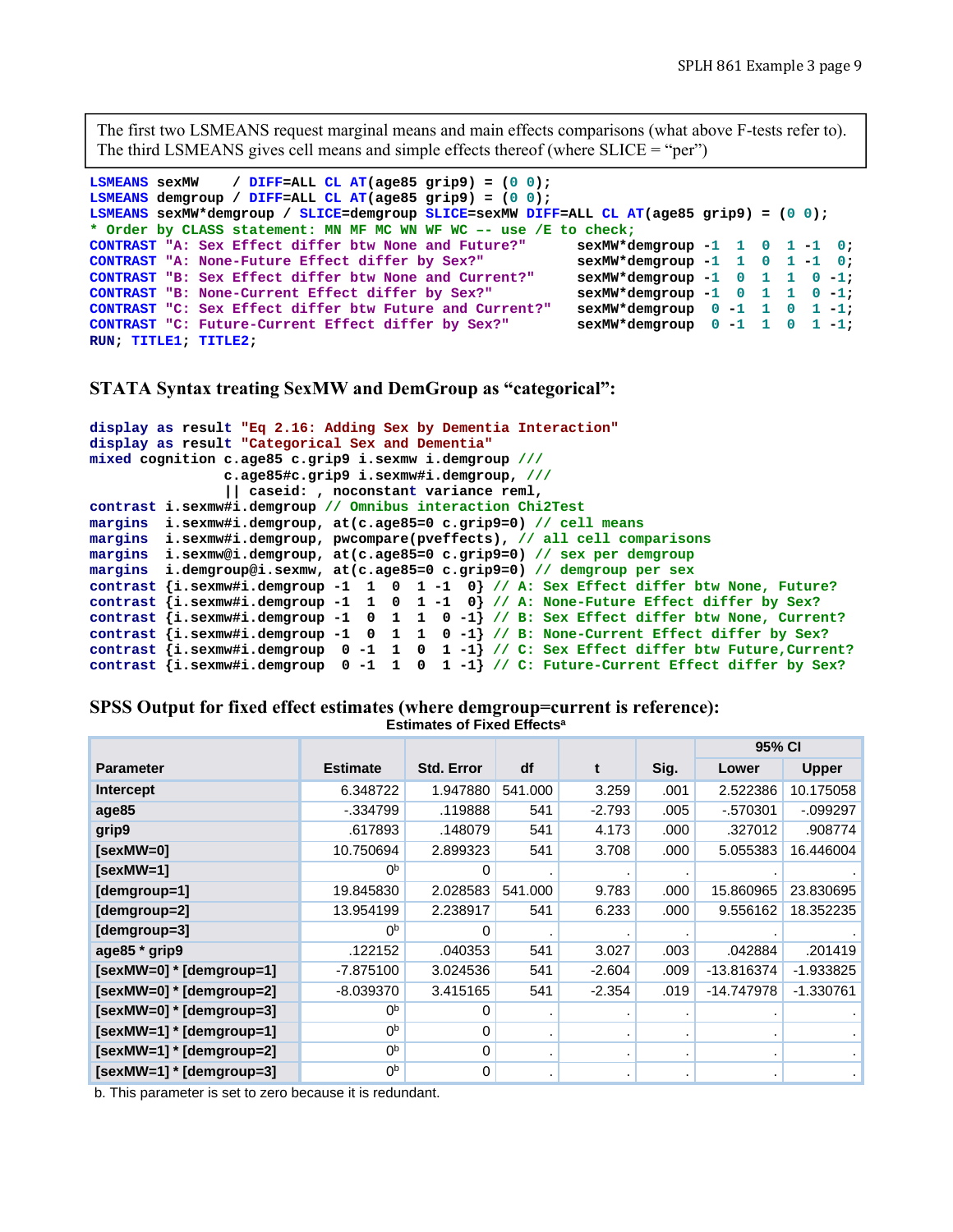### **EMMEANS for Demgroup (where marginal dementia group means in table came from): Estimatesa**

| demgroup: Dementia                         |                     |                   |         | 95% Confidence Interval |                    |
|--------------------------------------------|---------------------|-------------------|---------|-------------------------|--------------------|
| Diagnosis (1=None,<br>2=Future, 3=Current) | <b>Mean</b>         | <b>Std. Error</b> | df      | <b>Lower Bound</b>      | <b>Upper Bound</b> |
|                                            | 27.632 <sup>b</sup> | .478              | 541     | 26.693                  | 28.571             |
| $\sqrt{2}$                                 | 21.659 <sup>b</sup> | .928              | 541     | 19.835                  | 23.482             |
| $\sqrt{3}$                                 | 11.724 <sup>b</sup> | 1.444             | 541.000 | 8.887                   | 14.561             |

b. Covariates appearing in the model are evaluated at the following values: age85: Age in Years (0=85)

 $= .00$ , grip9: Grip Strength in Pounds  $(0=9) = .00$ .

| Pairwise Comparisons <sup>a</sup> |
|-----------------------------------|
|                                   |

| (I) demgroup:<br><b>Dementia Diagnosis</b> | (J) demgroup:<br><b>Dementia Diagnosis</b> | 95% Confidence Interval<br>for Difference <sup>c</sup><br>Mean |               |     |                   |                       |                              |
|--------------------------------------------|--------------------------------------------|----------------------------------------------------------------|---------------|-----|-------------------|-----------------------|------------------------------|
| (1=None, 2=Future,<br>3=Current)           | (1=None, 2=Future,<br>3=Current)           | <b>Difference</b><br>$(I-J)$                                   | Std.<br>Error | df  | Sig. <sup>c</sup> | Lower<br><b>Bound</b> | <b>Upper</b><br><b>Bound</b> |
|                                            | $\overline{2}$                             | $5.974^{*}$                                                    | 1.040         | 541 | .000              | 3.931                 | 8.017                        |
|                                            | 3                                          | 15.908                                                         | 1.513         | 541 | .000              | 12.935                | 18.881                       |
| $\overline{2}$                             |                                            | $-5.974$ <sup>*</sup>                                          | 1.040         | 541 | .000              | $-8.017$              | $-3.931$                     |
|                                            | 3                                          | $9.935$ <sup>*</sup>                                           | 1.714         | 541 | .000              | 6.569                 | 13.301                       |
| $\overline{3}$                             |                                            | $-15.908$ <sup>*</sup>                                         | 1.513         | 541 | .000              | $-18.881$             | $-12.935$                    |
|                                            | $\mathbf{2}$                               | $-9.935$ <sup>*</sup>                                          | 1.714         | 541 | .000              | $-13.301$             | $-6.569$                     |

Based on estimated marginal means

\*. The mean difference is significant at the .05 level.

#### **Univariate Testsa**

| Numerator df Denominator df |        |      |
|-----------------------------|--------|------|
| 541.000                     | 64 B22 | .000 |

The F tests the effect of demgroup: Dementia Diagnosis (1=None, 2=Future, 3=Current). This test is based on the linearly independent pairwise comparisons among the estimated marginal means.

This is the omnibus F-test for the main effect of demgroup we saw earlier. The pairwise comparisons within it above tell us that, averaged across sex, each dementia group mean is significantly different from the other.

It tells us nothing about demgroup differences within men or within women (which we should care about instead given the significant sex\*demgroup interaction).

## **EMMEANS for Sex (where marginal sex group means in table above came from): Estimatesa**

| -----------        |                     |                   |     |                         |                    |  |  |  |  |
|--------------------|---------------------|-------------------|-----|-------------------------|--------------------|--|--|--|--|
| sexMW: Sex (0=Men, |                     |                   |     | 95% Confidence Interval |                    |  |  |  |  |
| $1 = W$ omen $)$   | Mean                | <b>Std. Error</b> | df  | <b>Lower Bound</b>      | <b>Upper Bound</b> |  |  |  |  |
| 0                  | 23.061 <sup>b</sup> | .925              | 541 | 21.244                  | 24.879             |  |  |  |  |
|                    | 17.615 <sup>b</sup> | .789              | 541 | 16.066                  | 19.165             |  |  |  |  |

b. Covariates appearing in the model are evaluated at the following values: age85: Age in Years (0=85)

 $= .00$ , grip9: Grip Strength in Pounds  $(0=9) = .00$ .

| Univariate Tests <sup>a</sup>       |         |        |      |  |  |  |  |
|-------------------------------------|---------|--------|------|--|--|--|--|
| Numerator df Denominator df<br>Sia. |         |        |      |  |  |  |  |
|                                     | 541.000 | 19.448 | .000 |  |  |  |  |

The F tests the effect of sexMW: Sex (0=Men, 1=Women). This test is based on the linearly independent pairwise comparisons among the estimated marginal means.

This is the omnibus F-test for the main effect of sex we saw earlier. Averaged across demgroups, the sex group means are significantly different from the other.

It tells us nothing about sex differences within each dementia group (which we should care about instead given the significant sex\*demgroup interaction).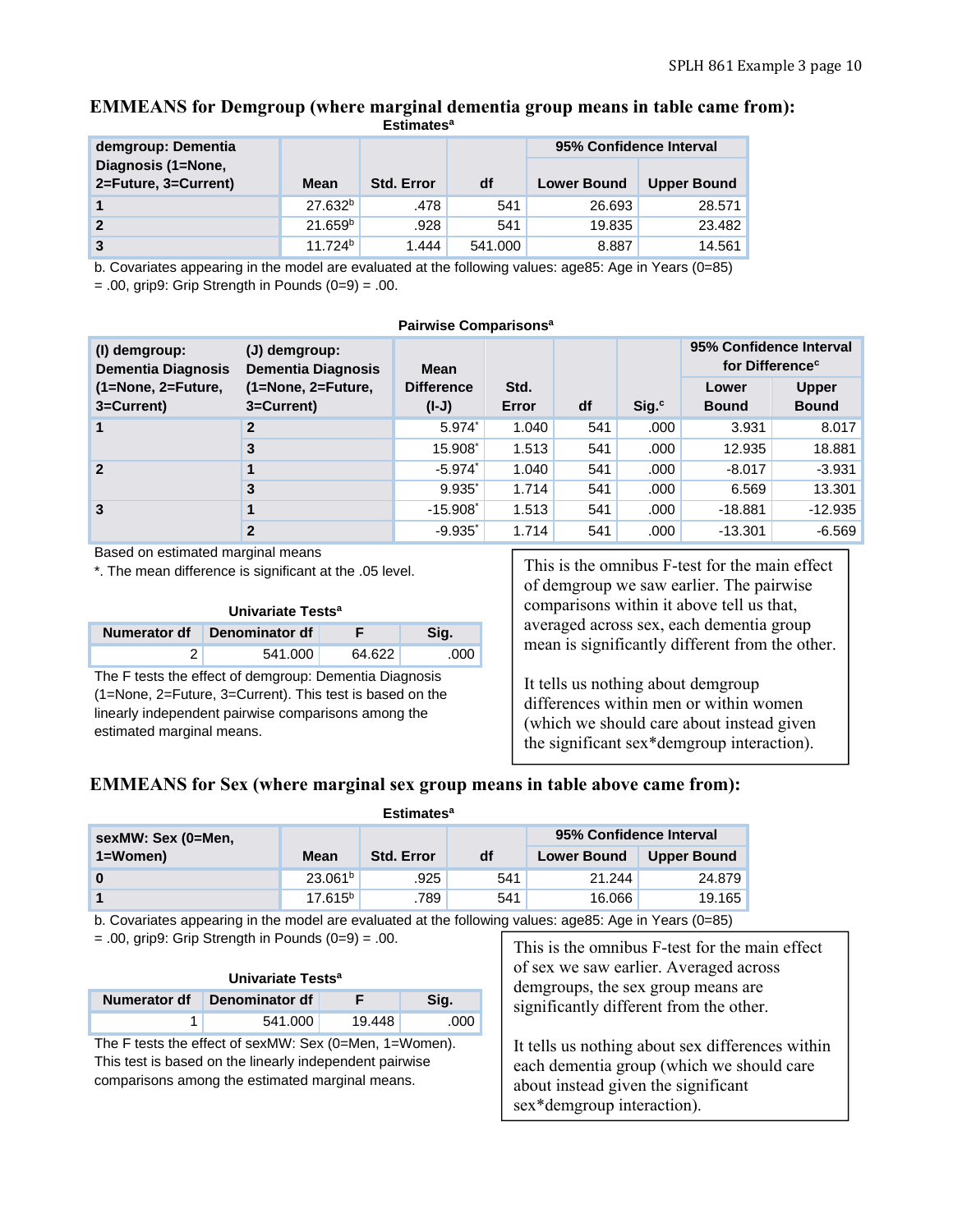|                      |                    | ESUTILIALES         |                   |         |                         |              |  |  |
|----------------------|--------------------|---------------------|-------------------|---------|-------------------------|--------------|--|--|
| demgroup: Dementia   |                    |                     |                   |         | 95% Confidence Interval |              |  |  |
| Diagnosis (1=None,   | sexMW: Sex (0=Men, |                     |                   |         |                         | <b>Upper</b> |  |  |
| 2=Future, 3=Current) | 1=Women)           | Mean                | <b>Std. Error</b> | df      | <b>Lower Bound</b>      | <b>Bound</b> |  |  |
| $\mathbf 1$          | 0                  | 29.070 <sup>b</sup> | .748              | 541     | 27.600                  | 30.540       |  |  |
|                      |                    | 26.195 <sup>b</sup> | .639              | 541     | 24.940                  | 27.449       |  |  |
| $\overline{2}$       | 0                  | 23.014 <sup>b</sup> | 1.493             | 541     | 20.082                  | 25.947       |  |  |
|                      |                    | 20.303 <sup>b</sup> | 1.119             | 541     | 18.106                  | 22.500       |  |  |
| 3                    | 0                  | 17.099 <sup>b</sup> | 2.140             | 541.000 | 12.895                  | 21.304       |  |  |
|                      |                    | 6.349 <sup>b</sup>  | 1.948             | 541.000 | 2.522                   | 10.175       |  |  |

### **EMMEANS for Demgroup\*Sex (where cell means in table above came from): Estimatesa**

b. Covariates appearing in the model are evaluated at the following values: age85: Age in Years (0=85) = .00, grip9: Grip Strength in Pounds  $(0=9) = .00$ .

# **All possible cell mean comparisons of demgroup for each sex:**

| sexMW: Sex | (I) demgroup:<br><b>Dementia Diagnosis</b> | (J) demgroup:<br><b>Dementia Diagnosis</b> | Mean                   |       |         |                   | 95% Confidence<br>Interval for<br><b>Difference<sup>c</sup></b> |              |  |
|------------|--------------------------------------------|--------------------------------------------|------------------------|-------|---------|-------------------|-----------------------------------------------------------------|--------------|--|
| (0=Men,    | $(1 = None, 2 = Future,$                   | (1=None, 2=Future,                         | <b>Differen</b>        | Std.  |         |                   | Lower                                                           | <b>Upper</b> |  |
| 1=Women)   | 3=Current)                                 | 3=Current)                                 | $ce (I-J)$             | Error | df      | Sig. <sup>c</sup> | <b>Bound</b>                                                    | <b>Bound</b> |  |
| $\bf{0}$   | 1                                          | $\overline{2}$                             | $6.056^*$              | 1.635 | 541.000 | .000              | 2.844                                                           | 9.268        |  |
|            |                                            | 3                                          | $11.971$ <sup>*</sup>  | 2.245 | 541     | .000              | 7.561                                                           | 16.381       |  |
|            | $\overline{2}$                             | 1                                          | $-6.056$ <sup>*</sup>  | 1.635 | 541.000 | .000              | $-9.268$                                                        | $-2.844$     |  |
|            |                                            | 3                                          | $5.915$ <sup>*</sup>   | 2.587 | 541.000 | .023              | .834                                                            | 10.996       |  |
|            | 3                                          | 1                                          | $-11.971$ <sup>*</sup> | 2.245 | 541     | .000              | $-16.381$                                                       | $-7.561$     |  |
|            |                                            | $\mathbf{2}$                               | $-5.915$ <sup>*</sup>  | 2.587 | 541.000 | .023              | $-10.996$                                                       | $-0.834$     |  |
| 1          | 1                                          | $\overline{2}$                             | 5.892                  | 1.278 | 541     | .000              | 3.382                                                           | 8.402        |  |
|            |                                            | $\mathbf{3}$                               | 19.846                 | 2.029 | 541.000 | .000              | 15.861                                                          | 23.831       |  |
|            | $\overline{2}$                             | 1                                          | $-5.892$ <sup>*</sup>  | 1.278 | 541     | .000              | $-8.402$                                                        | $-3.382$     |  |
|            |                                            | 3                                          | 13.954                 | 2.239 | 541     | .000              | 9.556                                                           | 18.352       |  |
|            | 3                                          | 1                                          | $-19.846$ <sup>*</sup> | 2.029 | 541.000 | .000              | $-23.831$                                                       | -15.861      |  |
|            |                                            | $\overline{2}$                             | $-13.954$ <sup>*</sup> | 2.239 | 541     | .000              | $-18.352$                                                       | $-9.556$     |  |

**Pairwise Comparisonsa**

Based on estimated marginal means

\*. The mean difference is significant at the .05 level.

c. Adjustment for multiple comparisons: Least Significant Difference (equivalent to no adjustments).

## **Simple effects of demgroup within sex:**

| Univariate Tests <sup>a</sup> |              |                    |        |      |  |  |  |  |
|-------------------------------|--------------|--------------------|--------|------|--|--|--|--|
| sexMW: Sex (0=Men,            |              | <b>Denominator</b> |        |      |  |  |  |  |
| 1=Women)                      | Numerator df | df                 |        | Sig. |  |  |  |  |
|                               |              | 541.000            | 18.688 | .000 |  |  |  |  |
|                               |              | 541.000            | 53.157 | .000 |  |  |  |  |

Each F tests the simple effects of demgroup: Dementia Diagnosis (1=None, 2=Future, 3=Current) within each level combination of the other effects shown. These tests are based on the linearly independent pairwise comparisons among the estimated marginal means.

There are significant dementia group mean differences within each sex.

But we don't know which differences differ specifically…